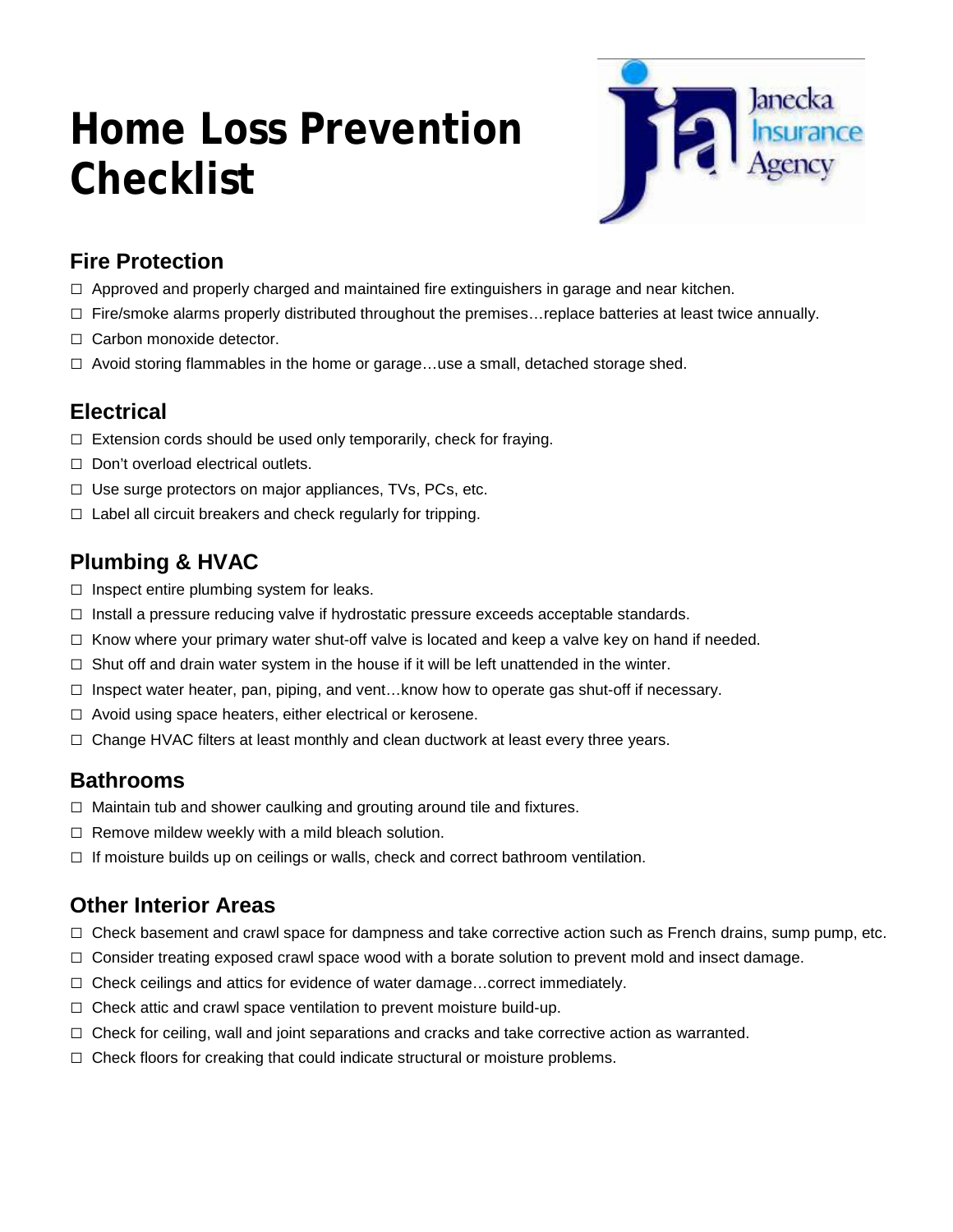# **Exterior Areas**

- □ Check roof for wear, torn or missing shingles, and mildew.
- □ Check chimney flashing, rain cap, mortar, and caulking.
- □ Check gutters for debris...consider a protective system such as Gutter Guard.
- $\square$  Trim, prune or remove tree growth that overhangs or may fall over onto structures.
- $\Box$  As possible, remove snow/ice accumulations from roof and prevent ice dams.
- $\Box$  Make sure downspouts direct water well away from foundation.
- $\Box$  Grading should slope away from foundation.
- $\Box$  Check window and door sills and framework for weathering and moisture retention.
- $\Box$  Paint or seal exterior wood surfaces regularly to prevent premature weathering.
- $\Box$  Inspect fireplaces and roof areas for creosote build-up and clean annually.
- $\Box$  Inspect exterior brick and siding for gaps, missing mortar, etc.
- $\Box$  Clean vinyl/aluminum siding to prevent weathering.

## **General**

- $\Box$  Contract for quarterly termite, ant and other inspect inspection and treatment services.
- $\square$  Before buying a house, ask your agent about obtaining a "CLUE" report on it.

## **Crime Exposures**

- $\Box$  Install adequate deadbolt locks.
- $\Box$  Consider a burglar alarm system, particularly one with central station service.
- $\Box$  Keep shrubbery trimmed low and away from windows and doors.
- $\Box$  Use exterior lighting, particularly motion sensored.
- $\Box$  Keep vehicle doors locked when parked on the premises.
- □ Start a Neighborhood Watch program.

# **Liability Exposures**

- □ Repair pavement cracks, loose steps, railings, and decks.
- $\Box$  If you are considering acquiring a dog, check with your agent for breeds that could cause insurance problems.
- $\Box$  Check with your agent if you are considering installing a swimming pool or purchasing a trampoline.

*Disclaimer: This information is intended for educational and information purposes only. IIABA makes no warranties or representations, express or implied, with respect to the accuracy, completeness or usefulness of this information. It is not a recommendation that a particular course of action be followed. IIABA does not assume and has no responsibility for liability or damage which may result from the use of any of this information.*



 **Copyright 2003 by the Independent Insurance Agents & Brokers of America. All rights reserved.** No portion of this document may be reproduced without the express written consent of IIABA. An exception is made for non-commercial use by IIABA member agencies.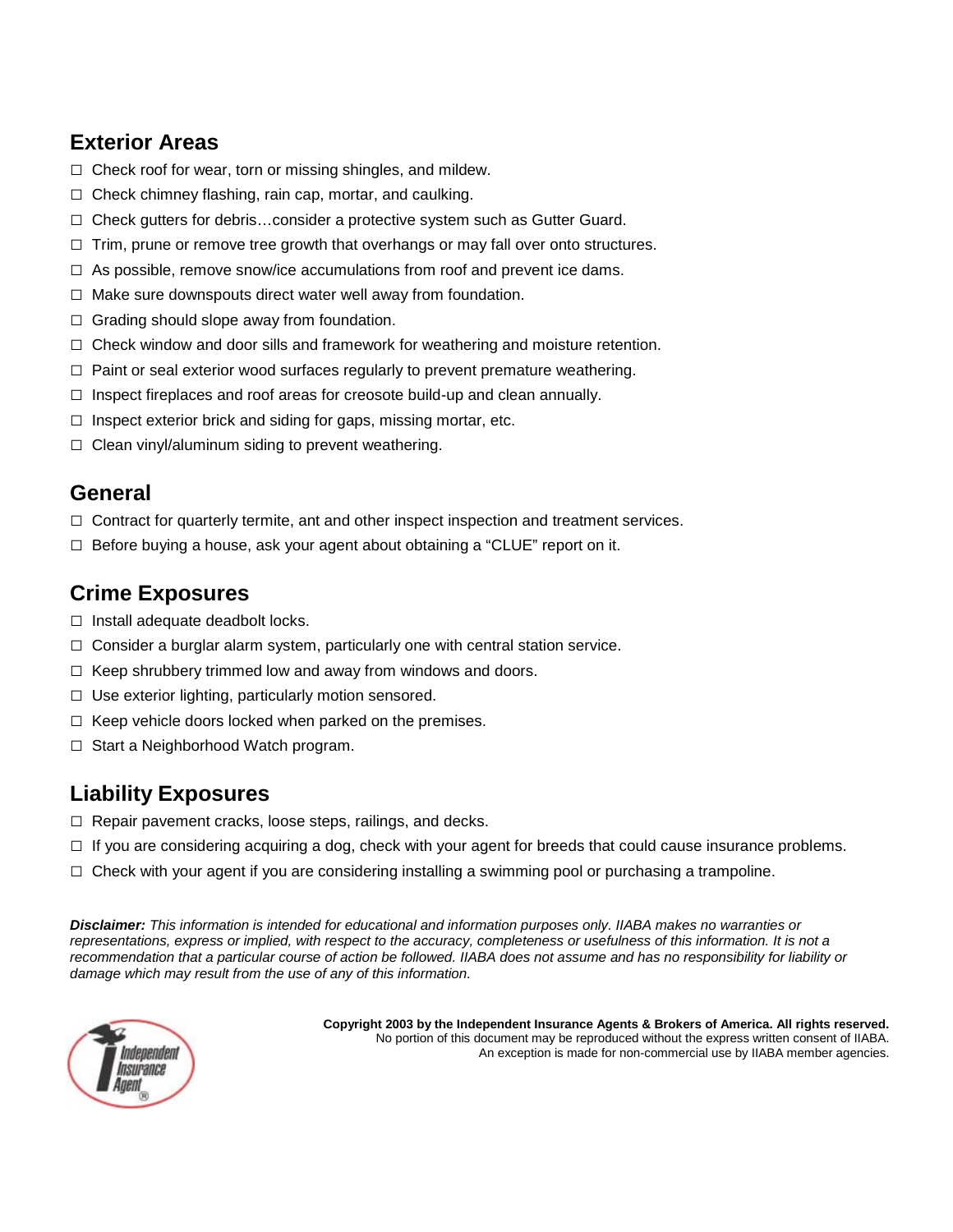## **Home Loss Prevention Checklist Instructions**

#### **Fire Protection**

• **Approved and properly charged and maintained fire extinguishers in garage and near kitchen.** Household members should be trained in the proper use of an extinguisher; otherwise, this could result in delays in notifying the fire department or the spread of fire, e.g., through the improper application of extinguishing agent to a grease fire. • **Fire/smoke alarms properly distributed throughout the premises…replace batteries at least twice annually.**

Contact your local fire department for advice on placement of detectors. Consider changing the batteries when Daylight Savings Time changes each spring and fall.

• **Carbon monoxide detector.** This should normally be placed near a heat producing device such as a water heater, dryer, etc.

• **Avoid storing flammables in the home or garage…use a small, detached storage shed.** Many homeowners will store up to five gallons of gasoline for yard equipment and often in unapproved (non-UL listed) containers.

## **Electrical**

• **Extension cords should be used only temporarily, check for fraying.** Extension cords are not designed to be permanent electrical circuits...they should only be used for temporary tasks.

• **Don't overload electrical outlets.** A single wall outlet can only support so much amperage, so do not overload circuits with several devices.

• **Use surge protectors on major appliances, TVs, PCs, etc.** All easily damaged electrical equipment should have surge protection, including TVs, PCs, video game consoles, DVD/VHS players, etc.

• **Label all circuit breakers and check regularly for tripping.** Indicate what area is controlled by each breaker. Also, if you are running "behind the scenes" equipment like a sump or septic pump, be sure to check the circuit breaker controlling that device at least weekly.

#### **Plumbing & HVAC**

• **Inspect entire plumbing system for leaks.** At least quarterly, check all visible piping and fittings in crawl spaces, underneath sinks, etc. for leaks.

• **Install a pressure reducing valve if hydrostatic pressure exceeds acceptable standards.** If your neighborhood is in a high pressure zone, contact a plumber to install an in-line pressure reducing valve. That will significantly reduce your exposure to leakages around fittings and fixtures, not only avoiding water damage claims, but also future costly repairs.

• **Know where your primary water shut-off valve is located and keep a valve key on hand if needed.** Have your plumber show you where your main water cut-off valve is located and keep the appropriate tools handy to shut of the water if necessary.

• **Shut off and drain household systems or leave heat turned on** if you will be leaving the house unattended during freezing weather. Failure to do so can limit coverage or cause a claim to be denied.

• **Inspect water heater, pan, piping, and vent…know how to operate gas shut-off if necessary.** Have your plumber show you how your water heater works and its safety features. If you have gas heat, have a utility representative demonstrate how to safely shut the gas off if necessary.

• **Avoid using space heaters, either electrical or kerosene.** The best thing you can do is don't use them at all but, if you must, keep them well away from any combustibles and avoid tipping.

• **Change HVAC filters at least monthly and clean ductwork at least every three years.** HVAC ducts can be a breeding ground for dust, fungus and bacteria and may provide evidence that you have a hidden moisture problem.

#### **Bathrooms**

• **Maintain tub and shower caulking and grouting around tile and fixtures.** These areas should be completely water tight to prevent moisture from entering wall and subfloor areas, leading to wet rot and mold.

• **Remove mildew weekly with a mild bleach solution.** This will minimize wear on grout and caulking.

• **If moisture builds up on ceilings or walls, check and correct bathroom ventilation.** Many bathrooms have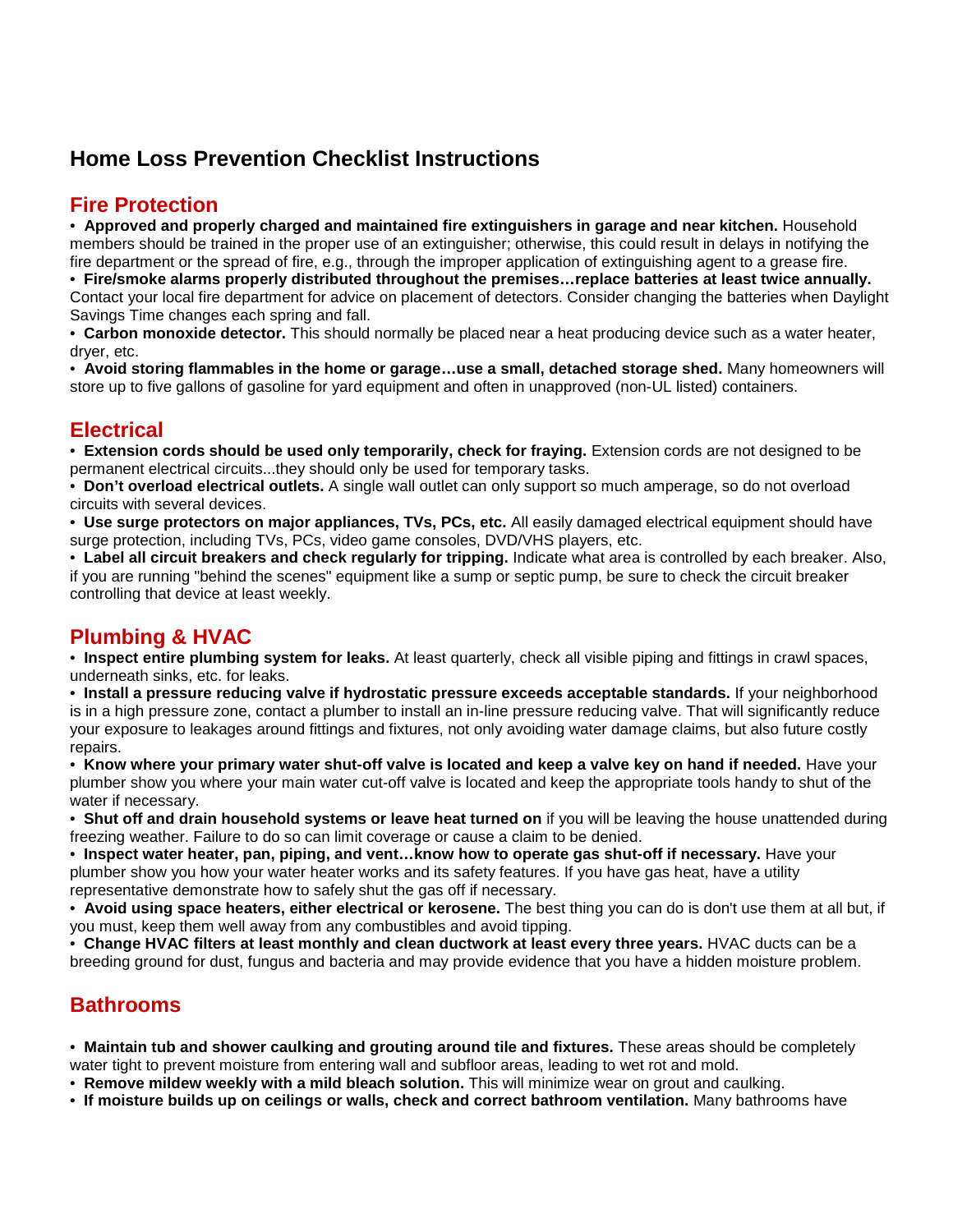grossly inadequate ventilation due to undersized fans or exhaust vents that have come loose and do not properly exhaust to the exterior.

#### **Other Interior Areas**

• **Check basement and crawl space for dampness and take corrective action such as French drains, sump pump, etc.** Crawl space ground areas should be completely covered with a plastic vapor barrier and the area should be free of wood and other debris. If a basement area is musty, have it inspected and consider using a dehumidifier.

• **Consider treating exposed crawl space wood with a borate solution to prevent mold and insect damage.** After eliminating the source of moisture or water accumulation, contact a reliable contractor such as a pest control company to spray your crawl space with a borate solution. This will inhibit fungus growth and also deter termites, carpenter ants and other wood boring insects.

• **Check ceilings and attics for evidence of water damage…correct immediately.** As soon as a water spotting is detected, take corrective action to eliminate the source to prevent further damage (as required by your homeowners policy) and prevent mold growth.

• **Check attic and crawl space ventilation to prevent moisture build-up.** Make sure that attic and crawl space vents are working properly and moving sufficient air to prevent moisture build-up. A qualified home inspector can do this for you.

• **Check for ceiling, wall and joint separations and cracks and take corrective action as warranted.** This could be indicative of a moisture problem or of settling, neither of which are covered by your homeowners policy.

• **Check floors for creaking that could indicate structural or moisture problems.** Over the years, some creaking is normal, but it's better to check and take corrective action in the event that there is a cause other than normal wear.

#### **Exterior Areas**

• **Check roof for wear, torn or missing shingles, and mildew.** These areas should be repaired immediately. You may hire someone for a close inspection or simply use a pair of binoculars. Have mildew build-up removed every few years...for most homes, the cost will be less than \$250.

• **Check chimney flashing, rain cap, mortar, and caulking.** Chimneys are a major source of leaks and water damage. If water gets between the walls and chimney casing (for pre-fabs), it can go undetected for years. While flashing is the usual culprit, the chimney cap often is a source if it has been even slightly dislodged by heavy winds. Likewise, more ornate brick chimney work often requires sealing and caulking which will wear over time. Consider sealing, grouting and caulking at least every three years.

• **Check gutters for debris…consider a protective system such as Gutter Guard.** Leaves, maple seeds, bird or squirrel nests, shingle granules or pieces can often clog up gutters, causing them to overflow or even backflow into the interior.

• **Prune or remove tall and overhanging tree growth.** A major part of hurricane damage stems from tree fall onto homes. Heavily laden branches which are not annually pruned will easily stress from high winds and break off. No branches should extend over a roof and tall trees adjacent to the home should be viewed as a potential hazard and be trimmed or removed accordingly.

• **As possible, remove snow/ice accumulations from roof and prevent ice dams.** Do not risk your life to remove snow, but hire someone if necessary and seek professional advice on how to prevent ice dams.

• **Make sure downspouts direct water well away from foundation.** Water that is allowed to accumulate near the foundation can seep under basements and crawl spaces or leach through block walls.

• **Grading should slope away from foundation.** Contact a landscaper if you have excessive water pooling near your home or evidence of heavy moss and fungus on the foundation wall.

• **Check window and door sills and framework for weathering and moisture retention.** This could be a sign of poor drainage or water that is seeping into the window or door casing. Storm windows and doors may help, but consider consulting with a qualified contractor for advice.

• **Inspect fireplaces and roof areas for creosote build-up and clean annually.** This is usually a task best suited to a qualified chimney sweep.

• **Inspect exterior brick and siding for gaps, missing mortar, etc.** Missing brick mortar, cracks, and separations between walls, windows, doors, etc. can allow water into the structure.

• **Clean vinyl/aluminum siding to prevent weathering.** Also note any separations or wear that can permit water to enter and accumulate between the siding and structure.